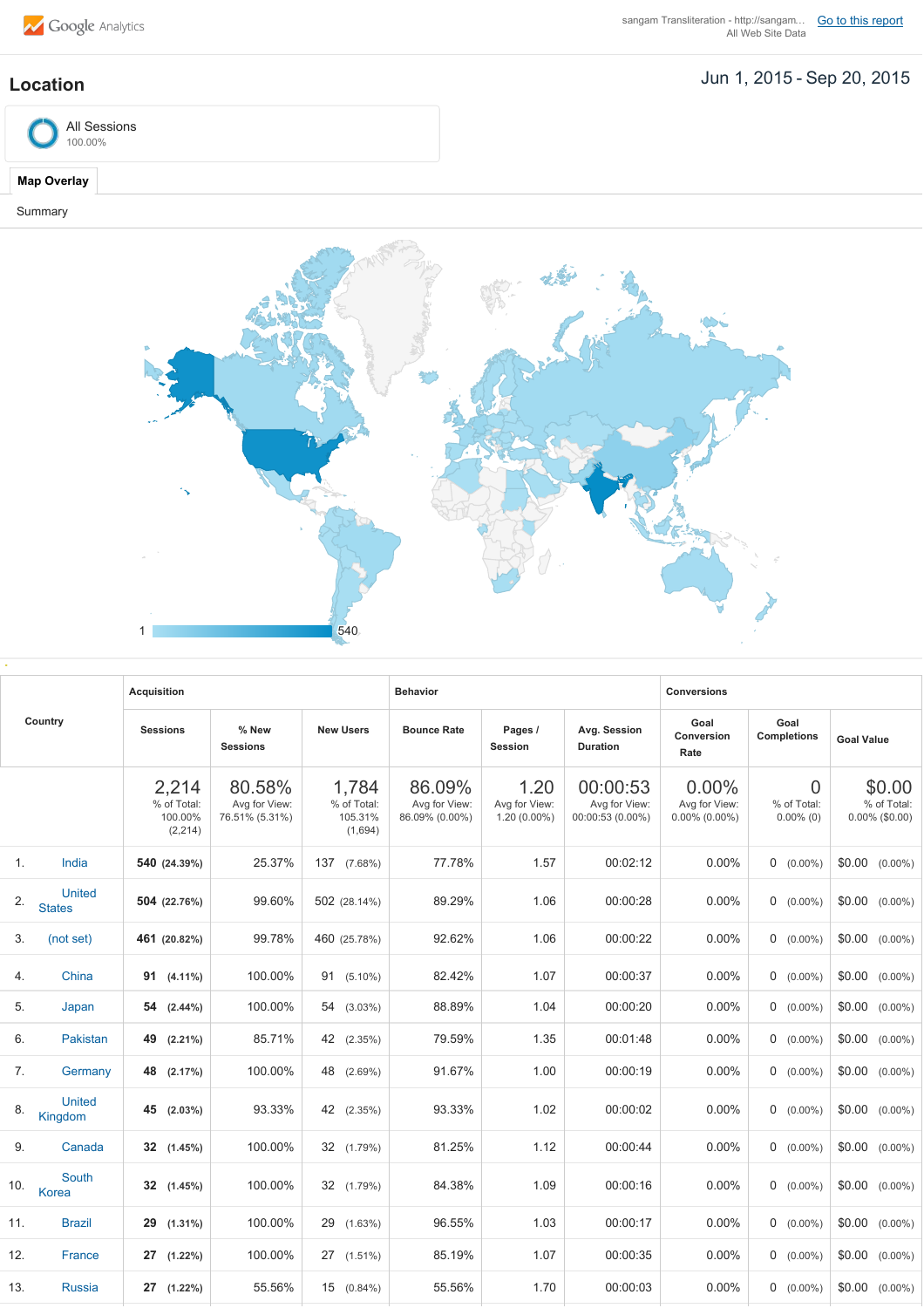| 14. | Australia             | 18 (0.81%)   | 100.00% | 18 (1.01%)   | 77.78%  | 1.00 | 00:00:24 | 0.00%    | $0$ (0.00%) | $$0.00$ $(0.00\%)$ |
|-----|-----------------------|--------------|---------|--------------|---------|------|----------|----------|-------------|--------------------|
| 15. | <b>Netherlands</b>    | 17(0.77%)    | 100.00% | 17 (0.95%)   | 88.24%  | 1.12 | 00:00:41 | 0.00%    | $0$ (0.00%) | $$0.00$ $(0.00\%)$ |
| 16. | Italy                 | $13(0.59\%)$ | 100.00% | 13 (0.73%)   | 76.92%  | 1.08 | 00:00:57 | 0.00%    | $0$ (0.00%) | $$0.00$ $(0.00\%)$ |
| 17. | <b>Mexico</b>         | 12(0.54%)    | 100.00% | 12 (0.67%)   | 91.67%  | 1.08 | 00:00:42 | $0.00\%$ | $0$ (0.00%) | $$0.00$ $(0.00\%)$ |
| 18. | <b>Taiwan</b>         | $12(0.54\%)$ | 100.00% | 12 (0.67%)   | 91.67%  | 0.92 | 00:00:00 | $0.00\%$ | $0$ (0.00%) | $$0.00$ $(0.00\%)$ |
| 19. | Sweden                | $11(0.50\%)$ | 100.00% | 11 (0.62%)   | 63.64%  | 1.00 | 00:01:19 | 0.00%    | $0$ (0.00%) | $$0.00$ $(0.00\%)$ |
| 20. | Spain                 | 10(0.45%)    | 100.00% | 10 (0.56%)   | 80.00%  | 1.20 | 00:01:50 | 0.00%    | $0$ (0.00%) | $$0.00$ $(0.00\%)$ |
| 21. | Argentina             | $9(0.41\%)$  | 100.00% | $9(0.50\%)$  | 88.89%  | 1.11 | 00:01:07 | $0.00\%$ | $0$ (0.00%) | $$0.00$ $(0.00\%)$ |
| 22. | Saudi<br>Arabia       | $9(0.41\%)$  | 88.89%  | 8(0.45%)     | 88.89%  | 1.11 | 00:00:06 | $0.00\%$ | $0$ (0.00%) | $$0.00$ $(0.00\%)$ |
| 23. | South<br>Africa       | $9(0.41\%)$  | 100.00% | $9(0.50\%)$  | 88.89%  | 0.89 | 00:00:00 | 0.00%    | $0$ (0.00%) | $$0.00$ $(0.00\%)$ |
| 24. | Austria               | $8(0.36\%)$  | 100.00% | 8(0.45%)     | 100.00% | 1.00 | 00:00:00 | 0.00%    | $0$ (0.00%) | $$0.00$ $(0.00\%)$ |
| 25. | Poland                | $8(0.36\%)$  | 100.00% | 8(0.45%)     | 75.00%  | 1.25 | 00:00:43 | 0.00%    | $0$ (0.00%) | $$0.00$ $(0.00\%)$ |
| 26. | Portugal              | $8(0.36\%)$  | 100.00% | 8(0.45%)     | 100.00% | 1.00 | 00:00:00 | 0.00%    | $0$ (0.00%) | $$0.00$ $(0.00\%)$ |
| 27. | <b>Turkey</b>         | $7(0.32\%)$  | 100.00% | 7(0.39%)     | 100.00% | 1.00 | 00:00:00 | 0.00%    | $0$ (0.00%) | $$0.00$ $(0.00\%)$ |
| 28. | Vietnam               | $7(0.32\%)$  | 100.00% | 7(0.39%)     | 100.00% | 1.00 | 00:00:00 | 0.00%    | $0$ (0.00%) | $$0.00$ $(0.00\%)$ |
| 29. | <b>Belgium</b>        | 6 $(0.27%)$  | 100.00% | $6(0.34\%)$  | 83.33%  | 1.17 | 00:00:50 | $0.00\%$ | $0$ (0.00%) | $$0.00$ $(0.00\%)$ |
| 30. | Indonesia             | 6(0.27%)     | 100.00% | $6(0.34\%)$  | 83.33%  | 1.17 | 00:00:05 | $0.00\%$ | $0$ (0.00%) | $$0.00$ $(0.00\%)$ |
| 31. | <b>New</b><br>Zealand | 6<br>(0.27%) | 83.33%  | 5(0.28%)     | 100.00% | 1.00 | 00:00:00 | $0.00\%$ | $0$ (0.00%) | $$0.00$ $(0.00\%)$ |
| 32. | Switzerland           | 5(0.23%)     | 100.00% | 5(0.28%)     | 100.00% | 1.00 | 00:00:00 | 0.00%    | $0$ (0.00%) | $$0.00$ $(0.00\%)$ |
| 33. | <b>Morocco</b>        | $5(0.23\%)$  | 100.00% | 5(0.28%)     | 100.00% | 1.00 | 00:00:00 | 0.00%    | $0$ (0.00%) | $$0.00$ $(0.00\%)$ |
| 34. | <b>Thailand</b>       | 5(0.23%)     | 100.00% | 5(0.28%)     | 80.00%  | 0.80 | 00:00:00 | $0.00\%$ | $0$ (0.00%) | $$0.00$ $(0.00\%)$ |
| 35. | Ukraine               | 5(0.23%)     | 100.00% | 5(0.28%)     | 80.00%  | 1.20 | 00:00:08 | $0.00\%$ | $0$ (0.00%) | $$0.00$ $(0.00\%)$ |
| 36. | Chile                 | 4(0.18%)     | 100.00% | $4(0.22\%)$  | 100.00% | 1.00 | 00:00:00 | 0.00%    | $0$ (0.00%) | $$0.00$ $(0.00\%)$ |
| 37. | Hong<br>Kong          | 4(0.18%)     | 100.00% | 4 $(0.22\%)$ | 100.00% | 1.00 | 00:00:00 | $0.00\%$ | $0$ (0.00%) | $$0.00$ $(0.00\%)$ |
| 38. | <b>Israel</b>         | 4(0.18%)     | 100.00% | $4(0.22\%)$  | 75.00%  | 1.25 | 00:02:05 | 0.00%    | $0$ (0.00%) | $$0.00$ $(0.00\%)$ |
| 39. | Kenya                 | 4(0.18%)     | 100.00% | $4(0.22\%)$  | 75.00%  | 0.75 | 00:00:00 | 0.00%    | $0$ (0.00%) | $$0.00$ $(0.00\%)$ |
| 40. | Egypt                 | $3(0.14\%)$  | 100.00% | 3(0.17%)     | 100.00% | 1.00 | 00:00:00 | $0.00\%$ | $0$ (0.00%) | $$0.00$ $(0.00\%)$ |
| 41. | Finland               | $3(0.14\%)$  | 100.00% | 3(0.17%)     | 66.67%  | 1.33 | 00:03:20 | $0.00\%$ | $0$ (0.00%) | $$0.00$ $(0.00\%)$ |
| 42. | Greece                | $3(0.14\%)$  | 100.00% | 3(0.17%)     | 100.00% | 1.00 | 00:00:00 | $0.00\%$ | $0$ (0.00%) | $$0.00$ $(0.00\%)$ |
| 43. | <b>Malaysia</b>       | $3(0.14\%)$  | 100.00% | 3(0.17%)     | 100.00% | 1.00 | 00:00:00 | $0.00\%$ | $0$ (0.00%) | $$0.00$ $(0.00\%)$ |
| 44. | Romania               | $3(0.14\%)$  | 100.00% | 3(0.17%)     | 100.00% | 1.00 | 00:00:00 | 0.00%    | $0$ (0.00%) | $$0.00$ $(0.00\%)$ |
| 45. | Singapore             | $3(0.14\%)$  | 100.00% | 3(0.17%)     | 100.00% | 1.00 | 00:00:00 | 0.00%    | $0$ (0.00%) | $$0.00$ $(0.00\%)$ |
| 46. | Armenia               | $2(0.09\%)$  | 100.00% | $2(0.11\%)$  | 100.00% | 1.00 | 00:00:00 | $0.00\%$ | $0$ (0.00%) | $$0.00$ $(0.00\%)$ |
| 47. | Colombia              | $2(0.09\%)$  | 100.00% | $2(0.11\%)$  | 100.00% | 1.00 | 00:00:00 | 0.00%    | $0$ (0.00%) | $$0.00$ $(0.00\%)$ |
| 48. | Costa<br>Rica         | $2(0.09\%)$  | 100.00% | $2(0.11\%)$  | 100.00% | 1.00 | 00:00:00 | $0.00\%$ | $0$ (0.00%) | $$0.00$ $(0.00\%)$ |
| 49. | Czech<br>Republic     | $2(0.09\%)$  | 100.00% | $2(0.11\%)$  | 50.00%  | 1.50 | 00:05:00 | $0.00\%$ | $0$ (0.00%) | $$0.00$ $(0.00\%)$ |
| 50. | Algeria               | $2(0.09\%)$  | 100.00% | $2(0.11\%)$  | 50.00%  | 0.50 | 00:00:00 | $0.00\%$ | $0$ (0.00%) | $$0.00$ $(0.00\%)$ |